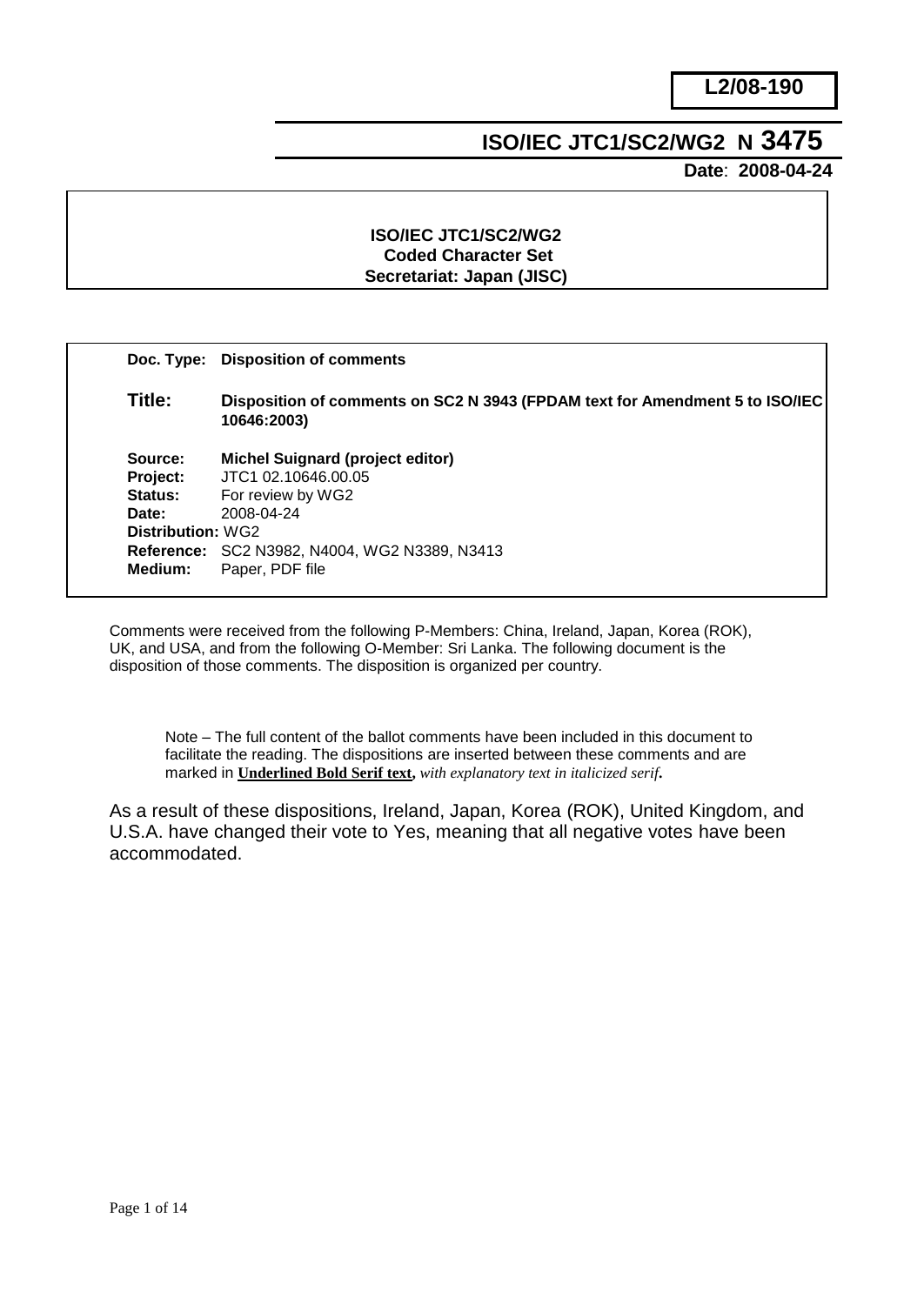# **China, Positive with comments**

China votes YES to SC2n3982 with the following comments on script TAI THAM:

# **T1. Names of digits**

China requires to change character names of U+1A80 through U+1A89. The names should be changed to TAI THAM HORA DIGIT ZERO … NINE, as agreed on ad hoc in Chiang Mai early this year. (WG2n3379 Item 2) **Accepted**

*(Note that the WG2 document number reference above has been changed from 3389 to 3379 as clearly this was a typo.)*

*This comment is also implicitly supported by the comment T.3 from Ireland, T.2 from UK, and the comment T.8a) from USA. It is also understood and that was confirmed during the ballot resolution meeting that document WG2 N3379, especially the chart pages with representative glyphs and accompanying character names determines the consensus view of all interested parties.*

# **T2. Fonts**

China requires to change fonts to Khuen/Lue style, as agreed on ad hoc in Chiang Mai early this year. (WG2n3379 Item 4)

# **Accepted**

*It is the understanding of the editor that the Khuen/Lue style has been used for all iterations of the various amendments proposal including the Tai Tham script. So there is no need to change the font style. The ad-hoc simply re-iterates and confirms the current preference. Note the specific errata in comment T.4.*

# **T3. Moving some characters**

China requires to move U+1A56 to U+1A50, move U+1A50 through U+1A55 to U+1A51 through U+1A56, as agreed on ad hoc in Chiang Mai early this year. (WG2n3379 Item 6)

#### **Accepted**

*Note that the Item 6 in N3379 describes a position move, but not the final position because consequent items in the same document reshuffle the code positions. The final positions of these characters in the chart section of that document are 1A4C-1A52.*

# **T4. Representative Glyph for U+1A31**

China requires to change the Representative Glyph for U+1A31 to Khuen/Lue style, as agreed on ad hoc in Chiang Mai early this year. (WG2n3379 Item 7)

#### **Accepted**

*Note the character in question is TAI THAM LETTER HIGH RATHA and is now proposed at code position 1A2E.*

# **T5. Remove Language Specific Letters**

China requires to remove some language specific letters, as agreed on ad hoc in Chiang Mai early this year. (WG2n3379 Item 8)

#### **Accepted**

*That item 8 proposes the removal of four letters (1A28, 1A2B, 1A2D, and 1A4F) and the renaming of the former 1A29 (now moved to 1A28 because of the removal of 1A28) to TAI THAM LETTER HIGH CHA* 

For details, read WG2n3379 please

*Note that WG2 N3379 has the following additional requests:*

*Item 9: Addition of a new TAI THAM CONSONANT SIGN MA at position 1A5C (after reshuffle)*

*Item 10a: Removal of 1A5C TAI THAM SIGN KHUEN MAI KANG LAI and close the gap, change the glyph of the remaining TAI THAM SIGN MAI KANG LAI (before at 1A5B, now 1A58 after reshuffle) to the shape of the Northern Thai font style similar character described at position 1A5A in page 14 of WG2 N3207R (document N3379 is relatively imprecise there).*

*Item 10b: addition of a new TAI THAM SIGN KHUEN-LUE KARAN at 1A7C with the glyph shape of the removed 1A5B TAI THAM SIGN MAI KANG LAI (mentioned incorrectly as being located at 1A58 in FPDAM5 by N3379).*

Page 2 of 14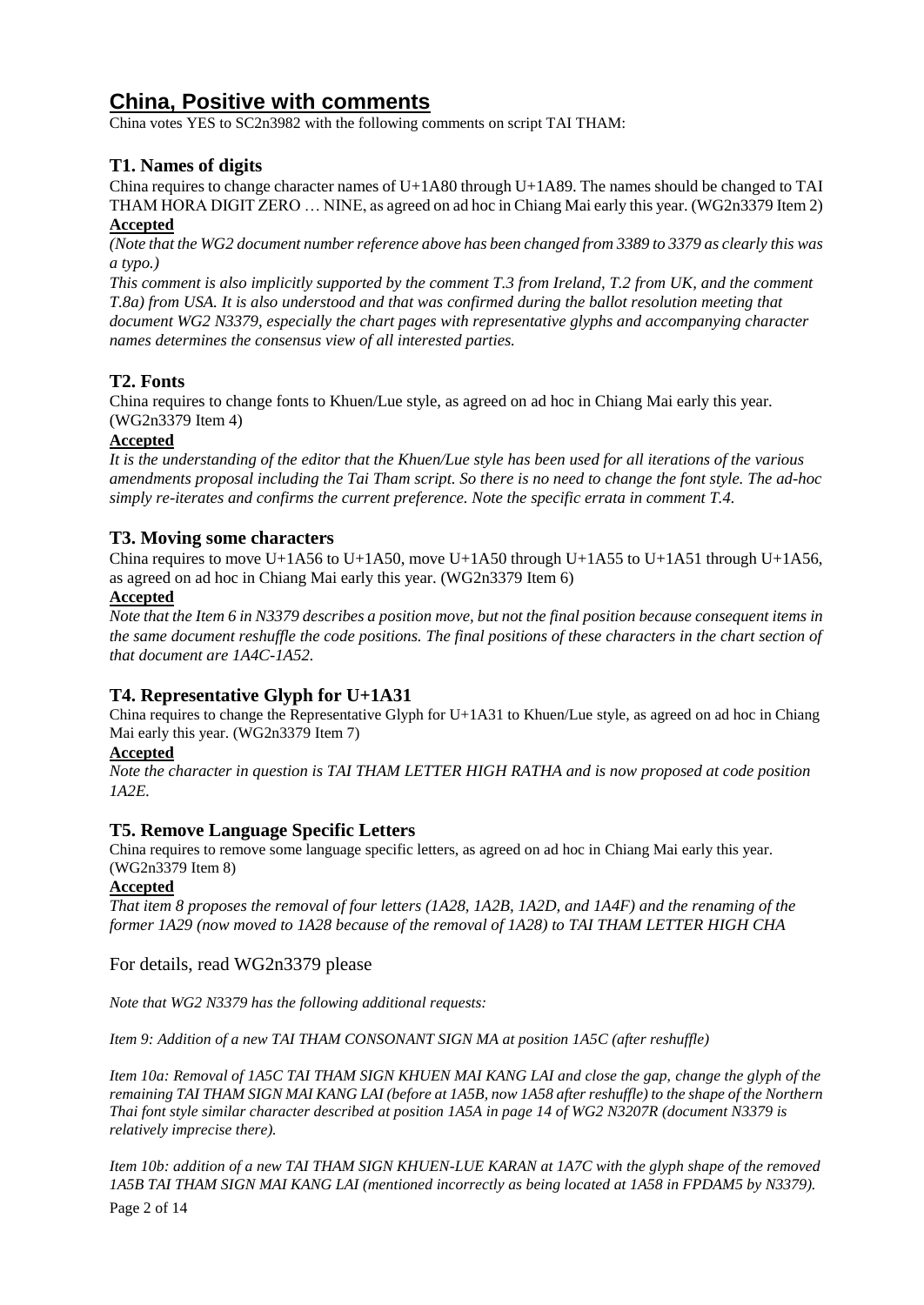*Item 11: Move 1A7E TAI THAM LETTER GREAT SA after TAI THAM LETTER LAE, meaning that it moves to 1A54.*

*Item 12: Rename TAI THAM SIGN LOLA HOY KONGNOT to TAI THAM CONSONANT SIGN LA TANG LAI now located at 1A57 after reshuffle.* 

*Not explicitly mentioned in N3379 is the move to Consonants from Independent vowels for TAI THAM LETTER A and TAI THAM LETTER LOW HA which is reflected in the name list. However, after consultation with experts, this was confirmed as being correct. .*

# **Ireland, Negative**

Ireland **disapproves** the draft with the technical and editorial comments given below. Acceptance of these comments and appropriate changes to the text will change our vote to approval.

# **Technical comments**

# **T1. Page 9, Row 0D8, Sinhala.**

Following on from discussions with members of the Sri Lankan standards body regarding a need for further consultation and study of the Sinhala digits, Ireland requests that the characters under ballot in columns 0D8E and 0D8F be removed from FPDAM 5 and placed on a subsequent ballot.

#### **Accepted**

*Also supported by comment T.7 from USA and letter from the Sri Lanka Standards Institution. (Note that column 0D8E and 0D8F are understood as being 0DEx and 0DFx respectively, based on context)*

#### **T2. Page 14, Row 110: Hangul Jamo.**

Ireland requests that the character name at U+11FD HANGUL JONGSEONG KIYEOK-KHIEUK be corrected to HANGUL JONGSEONG KIYEOK KHIEUKH since the final -H is missing

# **Accepted**

*Also requested by comment T.5 from USA. See also comment T.5..*

#### **T.3 Page 16, Row 1A2: Tai Tham.**

With reference to ISO/IEC JTC1/SC2/WG2 N3379 "Tai Tham Ad-hoc Meeting Report", Ireland requests that the character set and code table in FPDAM 5 be replaced by that in N3379

# **Accepted**

*See disposition from Chinese comments for further discussion and details.*

#### **T.4 Page 16, Row 1A2:**

Tai Tham. With reference to ISO/IEC JTC1/SC2/WG2 N3384 "Tai Tham Subjoined Variants", Ireland requests that U+1A5D TAI THAM CONSONANT SIGN BA and U+1A5E TAI THAM CONSONANT SIGN SA be added to FPDAM 5.

#### **Accepted**

*Also requested by comment T.2 from UK and T.8b) from USA.*

#### **T.5 Page 14, Row 110: Hangul Jamo Extended-A.**

Ireland requests that the character names at U+A96E HANGUL CHOSEONG RIEUL-KHIEUK and U+A973 HANGUL CHOSEONG PIEUP-KHIEUK be corrected to HANGUL CHOSEONG RIEUL-KHIEUKH and HANGUL CHOSEONG PIEUP-KHIEUKH respectively since the final -H is missing.

# **Accepted**

*Also requested by comment T.5 from USA.*

#### **T.6 Page 40, Row 10B0: Avestan.**

Ireland reiterates its support for the retention of U+10B38 AVESTAN SEPARATION POINT, a character distinct from FULL STOP which is also used in Geldner's edition of the Avesta. We have reviewed N3336 but do not agree that workarounds like lowering U+2E37 are the correct way to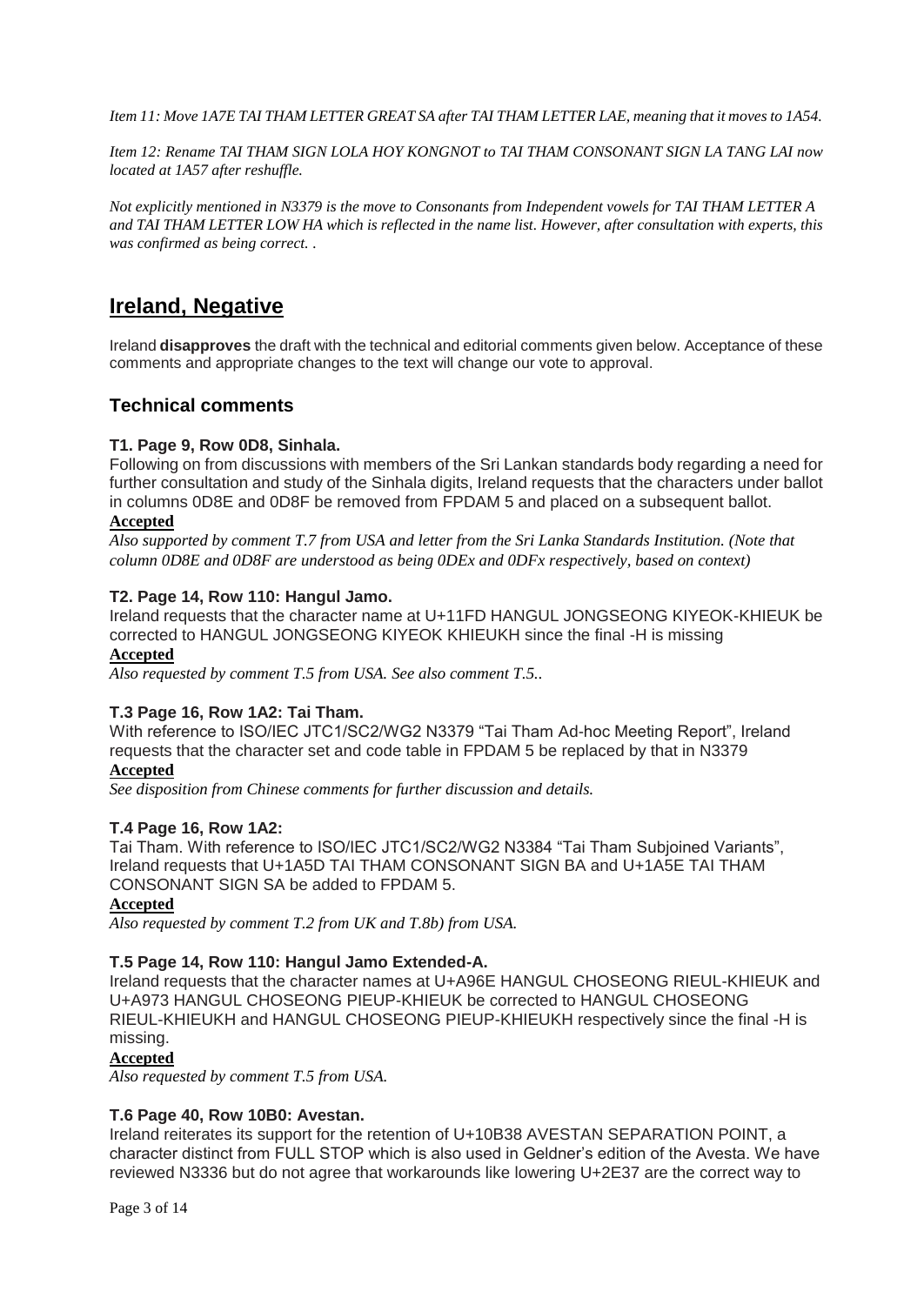encode the character in question. The complaint about the baseline drawing in N3197 is not well-made; those lines were indicative and were constructed by shifting out-of-text graphic elements (two horizontal hairlines) around in Quark XPress. The AVESTAN SEPARATION POINT does sit on the baseline; there is no real "discrepancy between the two documents regarding the location" of the character. We understand that the U.S. National Body's position is that there are too many dots in the standard; we maintain our view that script-specific punctuation is preferable, in general, to over-unification. Ireland stands by its comments to PDAM 5 on this point, which is in accord with the comments of Professor Jost Gippert, one of the specialists who worked on the encoding of Avestan. We would not agree to remove this character from FPDAM 5.

### **Withdrawn**

*See US comment T.6.* 

# **Editorial comments**

# **E1. Page 12, Row 110: Hangul Jamo.**

Ireland notes discrepancies between the font used in Unicode 5.0 and the font used in FPDAM 5. For instance, U+110C HANGUL CHOSEONG CIEUC and U+119E HANGUL JUNGSEONG ARAEA differ between them. Ireland requests that WG2 work with the Korean delegates, the Unicode Liaison, and other interested National Bodies in determining the preferred shapes for this and similar characters

### **Accepted**

*The differences are indeed visible. After further study, it is clear that Unicode 4.0 chart and ISO/IEC 10646:2003 share the same glyph set for the Hangul Jamos. Unicode 5.0 has a new glyph set and Amendment 5 is a variant of the Unicode 5.0 set. This makes the amendment 5 charts significantly different from the original 10646:2003 and introduces many more inconsistencies with other Jamo representations in the standard (Hangul Compatibility Jamos in 3130-316F, Jamo symbols in the 32xx block, Halfwidth Hangul variants in FFxx). This will be fixed in the next phase of this amendment.*

#### **E2. Page 24, Row A96: Hangul Jamo Extended-A.**

The same comment applies here as in E1. **Accepted**

**E3. Page 24, Row A96: Hangul Jamo Extended-B.**

The same comment applies here as in E1. **Accepted**

#### **E4. Page 48, Row 1300: Egyptian Hieroglyphs.**

Ireland notes that the font is missing in the annotation for U+1309D EGYPTIAN HIEROGLYPH D036, and U+1313F EGYPTIAN HIEROGLYPH G001. There is also an extra comma in the note at U+133ED EGYPTIAN HIEROGLYPH Z004. **Accepted**

As a result of this disposition, Ireland changes its vote to Yes.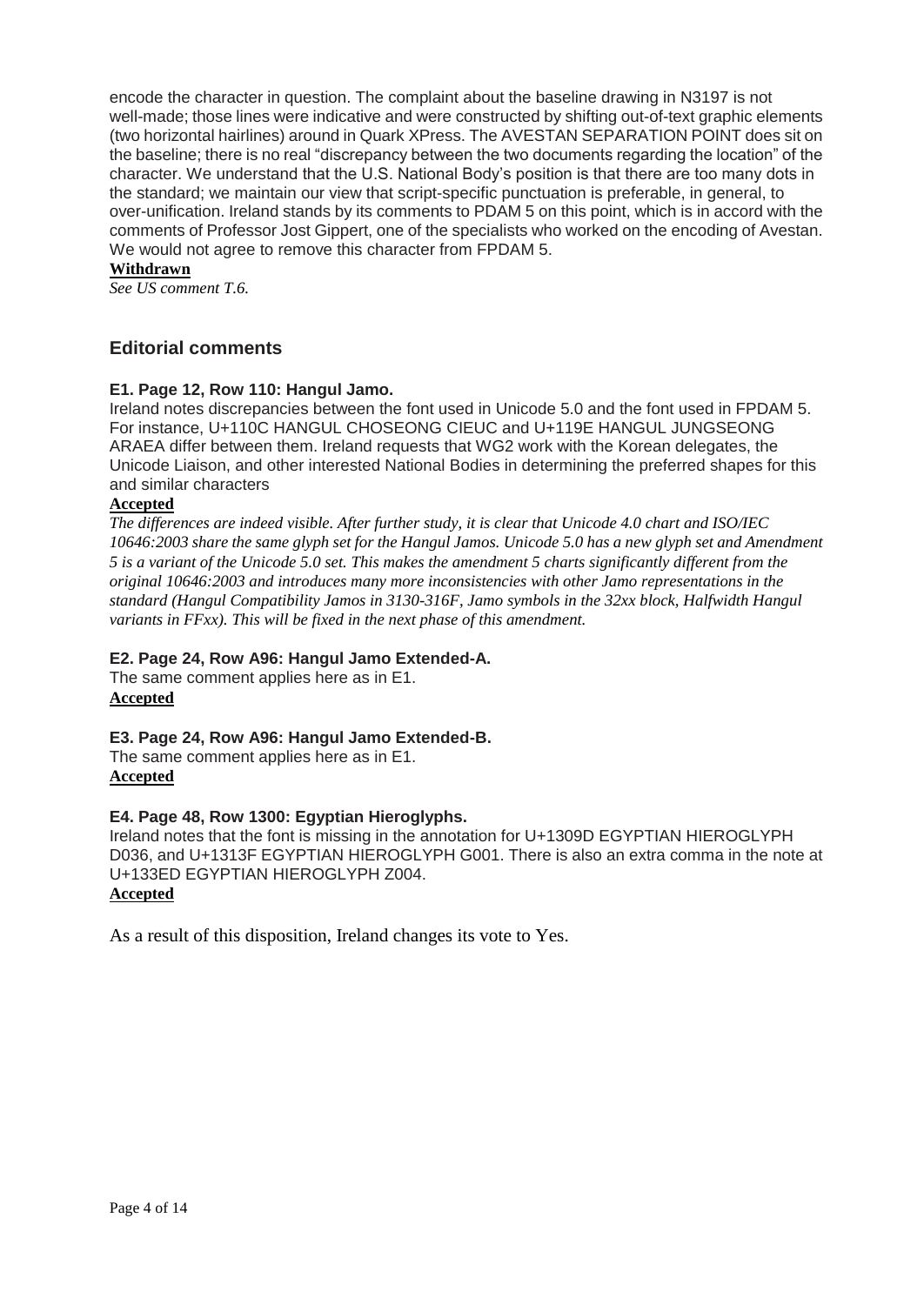# **Japan, Negative**

Japan disapproves SC2 N3982 (ISO/IE10646 FPDAM 5) with the following comments. Japan will change its vote if those comments are addressed appropriately.

# **Technical comments**

# **JPT1-ARIB CJK Ideographs:**

Japan supports the consensus on the IRG #29 meeting regarding so-called ARIB ideographs. Take a character, J\_ARIB-757D, currently on FA6D, out of the compatibility ideographs and move it into the unified ideographs. See IRG document N 1347R for details. The amendment text and related files should be updated appropriately. (Also see JPE1.)

#### **Accepted**

*There is a consensus to move J\_ARIB-757D from FA6D into a location attributed to unified ideographs. For further details and processing of the remaining 5 proposed CJK characters see disposition of comment T.1 from UK.*

# **JPT2: Reference to Unicode 5.2**

The draft amendment text contains several references to the Unicode Standard 5.2, including the collection 309. Japan is not sure it will be published on time. Japan wants to know the plans and schedules of Unicode 5.2 publishing from the Unicode Consortium. Japan wants to remove those references from the amendment texts unless a satisfactory plan is provided.

# **Accepted in principle**

*It has been common practice for many amendments to do advance planning concerning synchronization with Unicode Standard version. In fact amendments 1, 2, and 4 have such reference to Unicode Standard versions. To allow parallel processing and to keep the two standard synchronized it is necessary to forecast future releases of Unicode. As Unicode planning firms up, the related text in the amendments is updated. For example, for a while it was thought that Unicode 5.1 would coincide with Amendment 3. At some point it became clear that Unicode 5.1 would instead synchronize with Amendment 4, therefore the references were moved from Amendment 3 to Amendment 4.*

*In the context of Amendment 5, a similar event occurred and at this point, it is clear that Unicode 5.2 will be synchronized with Amendment 6 instead; therefore references to Unicode 5.2 will be moved from Amendment 5 to Amendment 6.*

#### **JPT3: New Chart format**

On the right column of page 3, there is a new text for 34.2. The third item reads "Normative character alias (one preceded by "※") which is a formal, unique, and stable alternate name for a character." The current sentence seems redundant for a normative clause. Considering these items are lead by a sentence "The following information items are normative" and a NOTE follows it, just a simple list item text such as "Character alias preceded by ※" is enough.

# **Accepted in principle**

*The text will be changed to remove all qualifiers related to normative or formal. The bullet point will read:*

 Character alias (one preceded by "※") which is a unique and stable alternate name for a character.

# **Editorial comments**

**JPE1:** On the left column of page 5, regarding the part of the code chart for new CJK UNIFIED IDEOGRAPHS (9FC4 and 9FC5), the current chat uses low quality images of the new characters. Use TrueType font supplied by Japan to typeset them. (Also see JPT1.) **Accepted**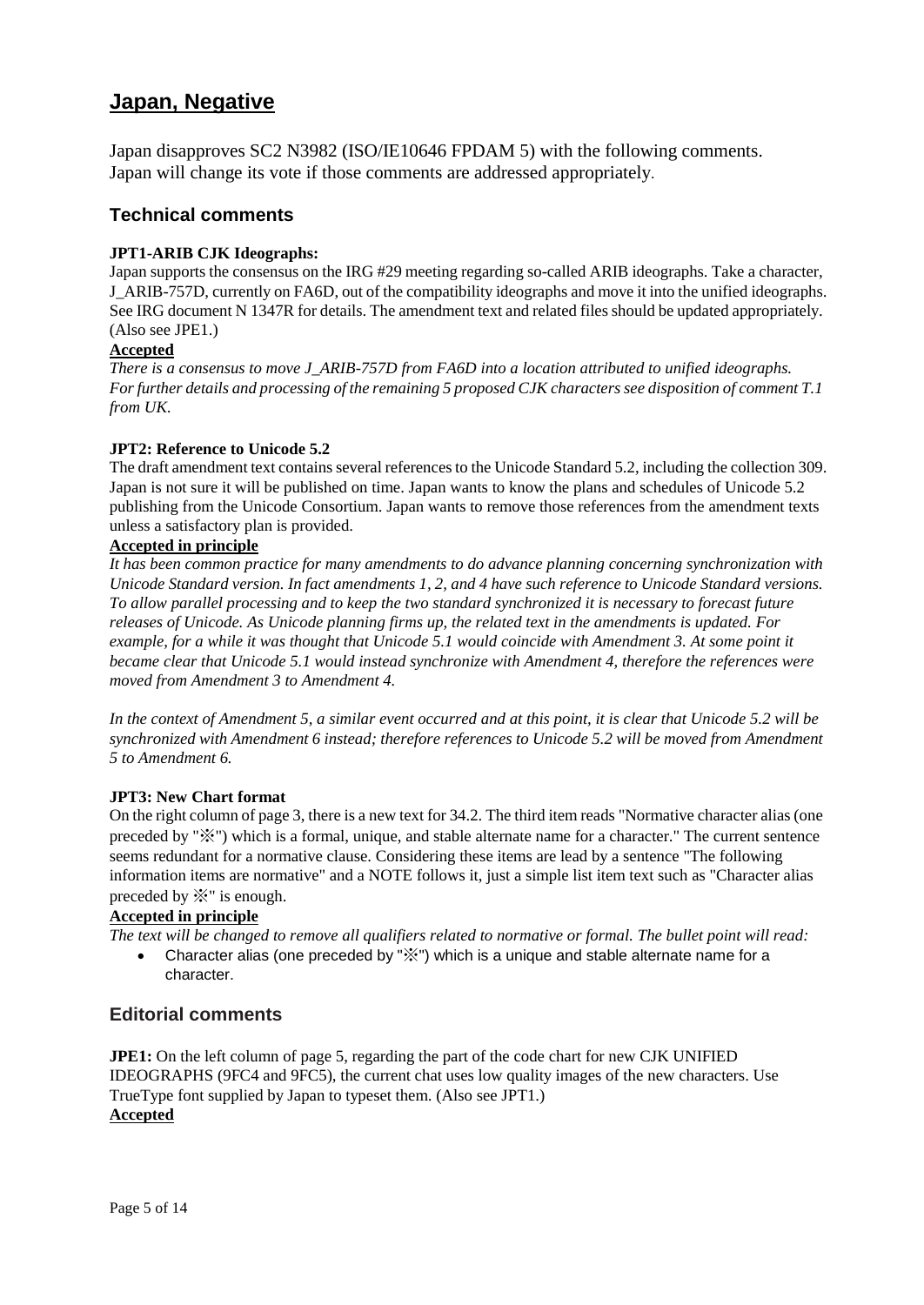**JPE2**: On the left column of page 3, there is a new text for 27.3, "However, CJK Unified Ideographs Extension C uses a different format..." The world "However" seems inappropriate here and should be removed. **Accepted** 

# **Other comment:**

**JPO1**: On the right column of page 2 to the next page, there is an "Editor's note". It is unsure what it means. Japan wants to see clearer explanation and proposed changes.

# **Accepted in principle**

*The editor's note covers two parts:*

- *1. First section, covering non controversial changes implied by the WG2 resolutions mentioned above (M51.9, 51.10, and 51.11) including the transition to the full numeric reference to the KangXi dictionary. For example, it was found that virtual references could not be used as normative references. Because these changes were not explicitly called for by the resolution, the editor felt it was preferable to mention them in the amendment itself.*
- *2. Second section, covering controversial issues concerning KangXi referencing. This should be fixed before publication. Note the US comment T.4 in that effect.*

*The following are all characters for which there is a difference between the Super CJK Database Version 14 (and Unihan as in Unicode 5.0) and the information that was provided to the editor for publication in Amendment5.*

| <b>Code position</b> | New source Info | SuperCJK 14 / UniHan | <b>Effect on FPDAM5</b> | <b>Consensus</b>           |
|----------------------|-----------------|----------------------|-------------------------|----------------------------|
| 03A6E 攑              | G KX0463.211    | G KX 0463.030        | Virtual, removed        | No, transient was 1062.441 |
| 22183 巙              | G KX0338.240    | G KX 0338.231        | 0338.240                | Yes                        |
|                      | G_KX0342.180    | G KX 0343.031        | 0342.180                | Yes                        |
| 22A8F 扣              | G KX0420.160    | G KX 0420.170        | 0420.160                | No, see KX source for 6287 |
|                      | G KX0477.061    | G KX 0477.020        | Virtual, removed        | <b>No</b>                  |
|                      | G_KX0477.141    | G KX 0477.140        | Virtual, removed        | <b>No</b>                  |
| 2305C 敏              | G_KX0477.181    | G KX 0477.160        | Virtual, removed        | <b>No</b>                  |
|                      | G_KX0477.201    | G_KX 0477.200        | Virtual, removed        | <b>No</b>                  |
| 24799 将              | G_KX0712.071    | G KX 0711.110        | Virtual, removed        | Yes                        |
|                      | G KX0929.190    | G KX 0929.290        | 0929.190                | Yes                        |
| 26B20 井              | G KX0354.030    | G KX 1022.060        | 0354.030                | <b>No</b>                  |

*For the 7 references where there is no consensus, the original SuperCJK14 values will be restored, resulting in the Editor's note in FPDAM5 being replaced with the following editor's instruction in FDAM5:*

*In addition to the changes mentioned above, the CJK G\_KX source references for 3C08, 3DD7, and 21CED are replaced by G\_HX because the KX entries for these characters are virtual and therefore cannot be used as source reference.*

*Compared to FPDAM5, this results in the replacement of entries for:*

- *3ACE (KX source added back),*
- *2304A, 23057, 2305C, 23063, and 24799 (KX source added back for these 5 characters),*
- *26B20 (KX source value changed).*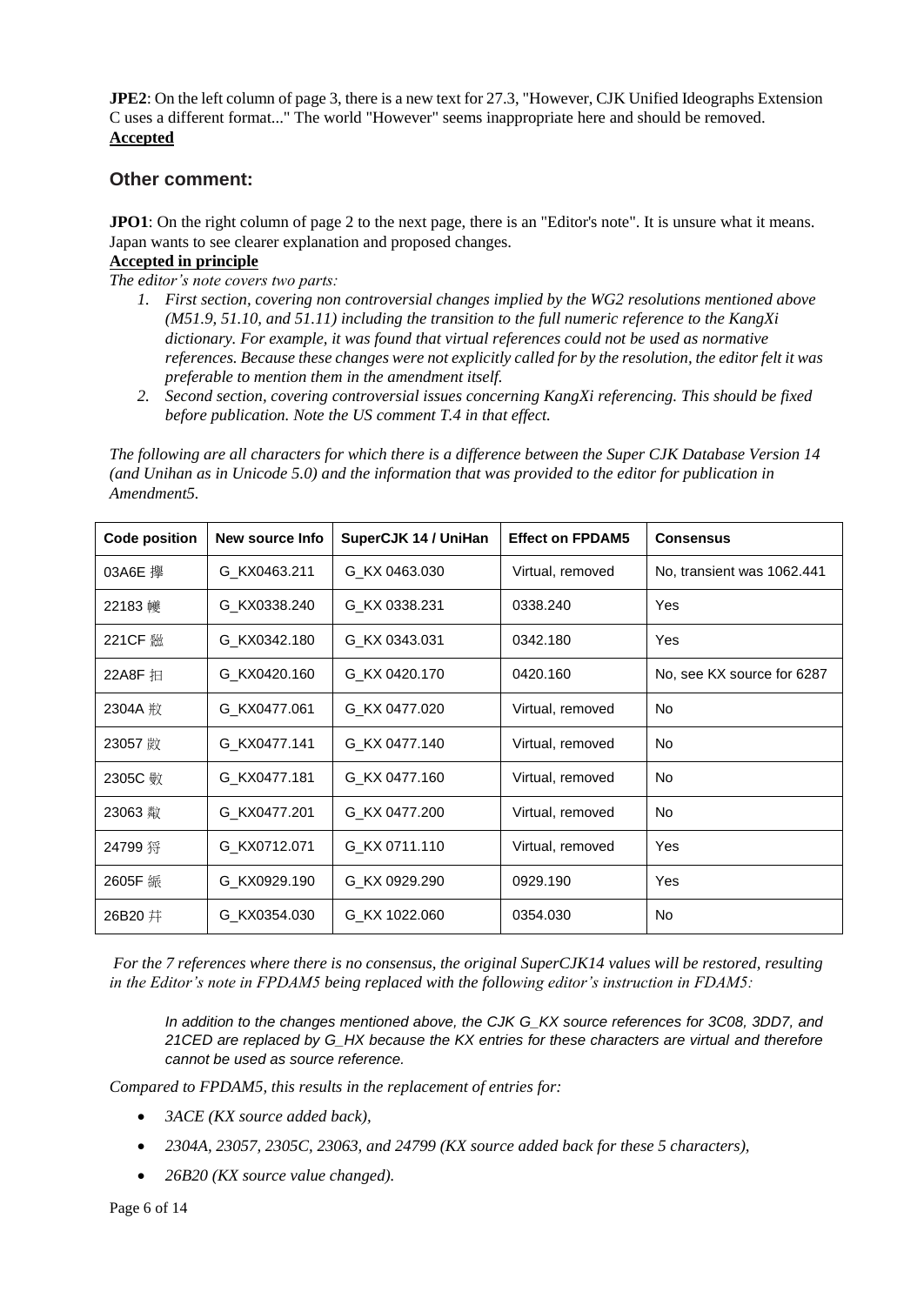As a result of this disposition, Japan changes its vote to Yes.

# **Korea (ROK), Negative**

# XX\_ DISAPPROVAL OF THE DRAFT FOR REASONS ON THE ATTACHED

\_XX\_ Acceptance of these reasons and appropriate changes in the text will change our vote to approval

# **Technical comments.**

# **T1. p. 1, right column**

T1.1 Change as follows:

- 1) (syllable-initial or initial consonant)
- --> (syllable-initial character or initial consonant)

2) (syllable-peak or medial vowel)

- --> (syllable-peak character or medial vowel)
- 3) (syllable-final or final consonant)
- --> (syllable-final character or final consonant)

# T1.2 Rationale:

- 1) Since "syllable-initial (-final)" implies consonantal,
- "syllable-initial character" seems better than "syllable-initial consonant".

2) Likewise, since "syllable-peak" implies vowel, "syllable-peak character" seems better than "syllable-peak vowel".

# **Accepted in principle**

*The suggested change would in fact undo a change introduced by amendment 3 which removed the term 'character' form these 3 annotations, recognizing the fact that Choseong, Jungseong, and Jongseong can be made of multiple characters each. Amendment 5 introduce a new model where new Jamo characters are being added allowing old hangul syllable to be represented by simple LVT sequences, but this does not deprecate the former model, they just co-exist. Moving the equivalence declaration inside the Choseong, Jungseong, and Jongseong description allowed the two models to be described without controversy.*

*An alternative solution agreeable to experts was found: syllable-initial characters or initial consonants syllable-peak characters or medial vowels syllable-final characters or final consonants*

# **T2. p. 12,**

T2.1 Replace the glyph for U110D with a correct one.

T2.2 Rationale:

- The glyph for U110D is the same as that for U114F.
- The glyph for U114F is fine.
- However, the glyph for U110D is incorrect and therefore should be changed.
- We will provide the corrected font.

# **Accepted in principle**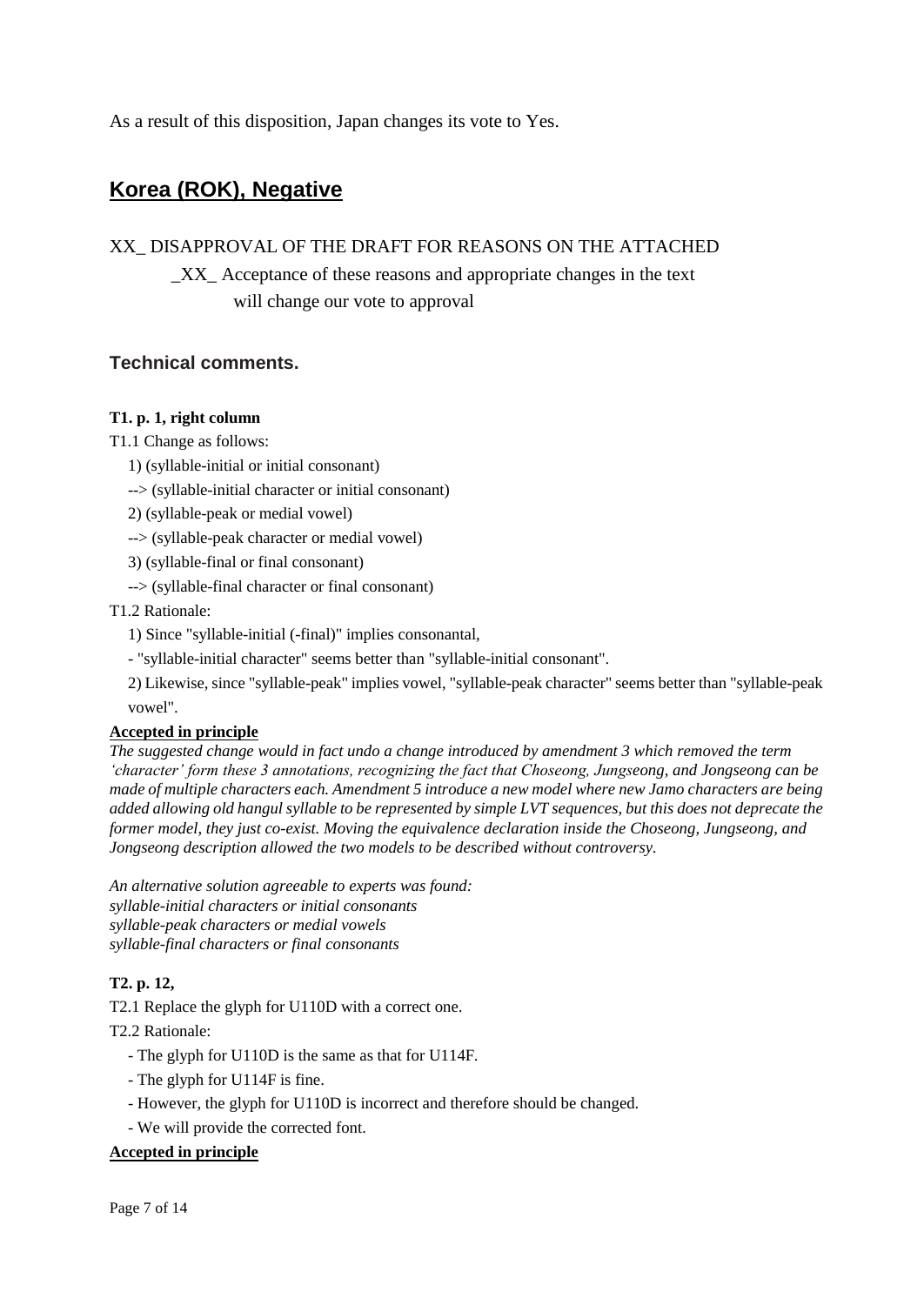*See Irish comment E.1. It is interesting to note that the Unicode 5.0 charts have the same issue, while Unicode 4.0 charts are aligned with ISO/IEC 10646:2003.* 

#### **T3. Change six (6) phrases (three alternatives are given below).**

T3.1 six (6) relevant phrases

- p. 13, left column, "Initial consonants"
- p. 14, left column, "Medial vowels"
- p. 14, right column, "Final consonants"
- p. 24, right column, "Initial consonants"
- p. 28, left column, "Medial vowels"
- p. 28, left column, "Final consonants"

T3.2 Rationale:

- Our national position has been to use either "Choseong (Jungseong, Jongseong)" or "syllable-initial (-peak,
- -final) character", as used in ISO/IEC 10646 since the 1993 edition.
- We suggest that one of the following alternatives be used:
- 1) alternative 1: delete those six (6) phrases.
- We have not had those phrases in ISO/IEC 10646 since the 1993 edition.
- 2) if we want to have some phrases in those 6 places, change as follows:
- 2-1) alternative 2A:
- p. 13, left column, "Initial consonants"-> "Syllable-initial Characters"
- p. 14, left column, "Medial vowels" -> "Syllable-peak Characters"
- p. 14, right column, "Final consonants" -> "Syllable-final Characters"
- p. 24, right column, "Initial consonants"-> "Syllable-initial Characters"
- p. 28, left column, "Medial vowels" -> "Syllable-peak Characters"
- p. 28, left column, "Final consonants" -> "Syllable-final Characters"
- 2-2) alternative 2B:
- p. 13, left column, "Initial consonants"
- -> "Syllable-initial Characters or Initial consonants"
- p. 14, left column, "Medial vowels"
- -> "Syllable-peak Characters or Medial vowels"
- p. 14, right column, "Final consonants"
- -> "Syllable-final Characters or Final consonants"
- p. 24, right column, "Initial consonants"
- -> "Syllable-initial Characters or Initial consonants"
- p. 28, left column, "Medial vowels"
- -> "Syllable-peak Characters or Medial vowels"
- p. 28, left column, "Final consonants"
- -> "Syllable-final Characters or Final consonants"

#### **Not accepted**

*Because the aliasing is introduced in an earlier clause, it seems unnecessary to repeat the equivalence notation at every occurrence.*

#### **T4. Add an annotation for U+3180**

- According to Resolution M50.34 (Hangul Jamo additions), WG2 accepted to add five annotations proposed in document WG2 N3172 (2006-09-27). However, one of those five annotations is missing in the FPDAM5.

- Therefore we request that one annotation be added as shown below: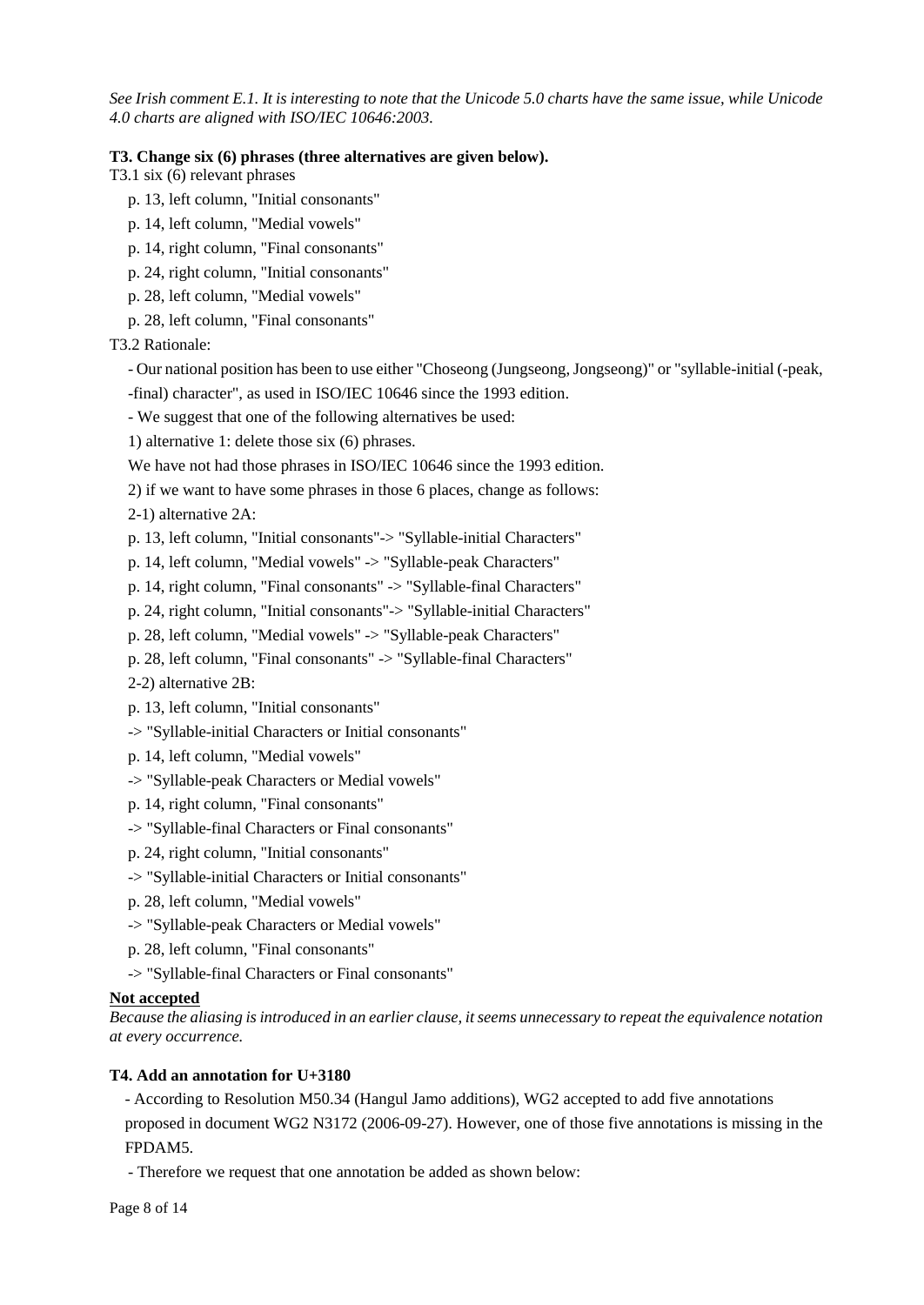# U+3180 HANGUL LETTER SSANGIEUNG

=> HANGUL LETTER SSANGIEUNG (ssangyesieung)

- By the way, the relevant page (page 227 in ISO/IEC 10646:2003) is not included in FPDAM5.

# **Acceptance in principle**

*All these annotations were added by text located on top of page 5 of the amendment. So nothing is missing from the amendment and because the chart page including 3180 did not have any character addition or significant glyph change it was not included in the amendment, only instructions. It just happens that the other 4 annotations were located in a page where new characters were added.*

*However the text adding these annotations does not reflect the new chart format, so it will be amended as follows:*

*and new annotations at the following code positions:*

11EC HANGUL JONGSEONG IEUNG-KIYEOK

= yesieung-kiyeok

- 11ED HANGUL JONGSEONG IEUNG-SSANGKIYEOK = yesieung-ssangkiyeok
- 11EE HANGUL JONGSEONG SSANGIEUNG = ssangyesieung
- 11EF HANGUL JONGSEONG IEUNG-KHIEUKH = yesieung-khieukh

*Add the following annotation to the character 3180.*

3180 HANGUL LETTER SSANGIEUNG

= ssangyesienung

### **T5. p. 34, left column**

- For UF9B8, the correct mapping seems U96B7, NOT U96B8.
- We suggest that
	- 1) delete 96B8 entry and
	- 2) keep 96B7 entry only.

#### **Not accepted**

*The entry '≡ 96B8* 隸 *describes the fact that F9B8 is transformed into 96B8 by normalization which is a normative part of the standard (see clause 3). It is also related to the CJKC\_SR.txt entry for that character: 0F9B8;096B8;;;;K0-6766;;*

*Removing the entry would just remove a useful piece of information which shows a de facto equivalence. The additional entry mentioning 96B7 simply shows that the original mapping is less than optimal but it cannot be changed without destabilizing normalization for that character.*

# **T6. Change K5 entries in CJKU\_SR.txt file**

- We decided to change the K5 reference format from "K5Hddddd" (decimal) to "K5-hhhh" (hexadecimal)

[see p. 2, right column of FPDAM5].

- The change is well reflected in the code table of FPDAM5.
- However, the change is NOT reflected in CJKU\_SR.txt file of FPDAM5.
- Therefore, we request that the change be reflected in CJKU\_SR.txt file.
- An example is shown below:

2A710;;;;K5H00418;;;;;

-->

2A710;;;;K5-01A2;;;;;

# **Accepted in principle**

Page 9 of 14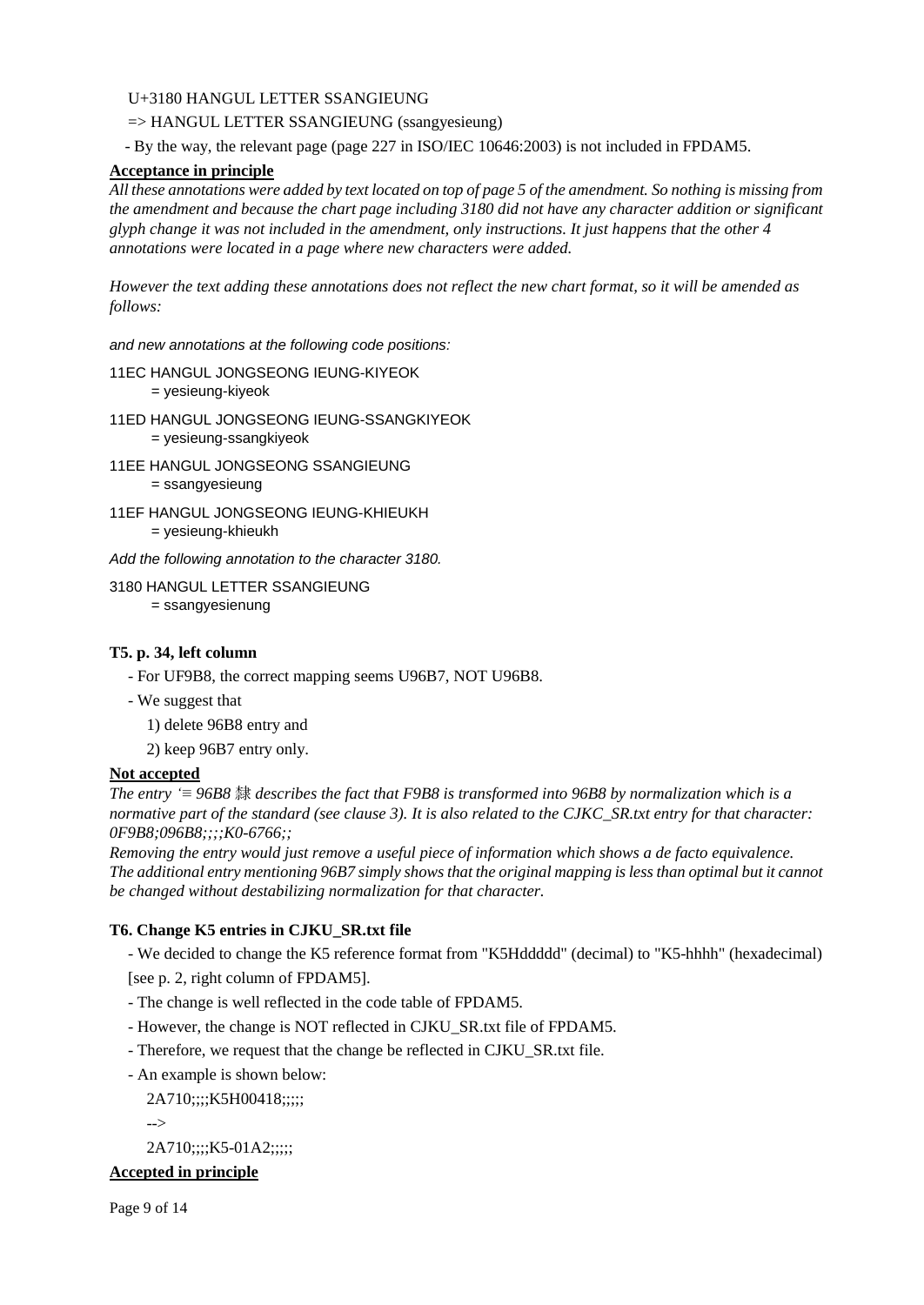*Due to production errors, an incorrect CJKU\_SR.txt file was initially distributed with the ballot documents. The file was later corrected and the member bodies were alerted. The corrected file contains the appropriate K5 format, for example: 2A70F;;;;K5-01A2;;;;; (note that the characters is at a slightly different location which was always correct in the chart section of FPDAM5). The editor regrets the confusion.*

### **T7. Delete one line from CJKU\_SR.txt file.**

- According to M51.11.g, we decided to delete one Hanja suggested by Rep. of Korea: its reference is K5H00029 (or K5-001D in a new format).

- CJKU\_SR.txt file still contains that character.

- We suggest that the following line be removed from CJKU\_SR.txt file:

2B265;;;;K5H00029;;;;;

#### **Accepted in principle**

*See previous comment. Due to reshuffle of CJK Ext C, it would have now been located between 2B22B and 2B22C and is clearly not there:* 2B22B;;TD-4445;;;;;;;

2B22C;;TD-4448;;;;;;;;

As a result of this disposition, Korea (ROK) changes its vote to Yes.

# **UK, Negative**

The UK votes to DISAPPROVE the amendment, with the following technical comments. Satisfactory resolution of comments T.1 and T.2 will change our vote to APPROVAL.

# **Technical comments**

#### **T.1 ARIB Unified and Compatibility Ideographs**

The UK has grave concerns over the encoding of the two unified ideographs 9FC4..9FC5 and the four compatibility ideographs FA6B..FA6E requested by Japan.

**T1.a)** In particular, the UK objects to the encoding of U+9FC4 (ARIB#47) as a unified ideograph as it is a unifiable variant of U+6881. We note that this character has the perhaps unique distinction of having been removed from Amd.5 with one hand (it was U+2ACAD in PDAM5) and added back to Amd.5 with the other (see Resolutions M51.10-11).

#### **Not accepted**

*Note that the revised version of WG2 N3318R justifies the addition as being cognate with U+6881 but with different abstract shape. Concerning the removal from Extension C, it seems in fact a wise move to remove it from the main ext C block if it is being processed in another venue in the same amendment. Note that the character still seems to be in Extension D but should now be removed.*

*After discussion, the proposal from WG2 N3318R was accepted with 3 CJK Unified Ideographs located at 9FC4-9FC6 (former FA6D moved to 9FC6), and 3 CJK Compatibility Ideographs located at FA6B-FA6D (former FA6E moved up to FA6D).In addition, the character 9FC4 gets an additional source reference: TC-4A76.*

**T1.b)** On the other hand U+FA6D (ARIB#93) is not cognate with U+7953 according to the Chinese source, and so it may be a candidate for encoding as a unified ideograph.

#### **Accepted**

*See disposition of T1.a and Japanese comment JPT1.*

Page 10 of 14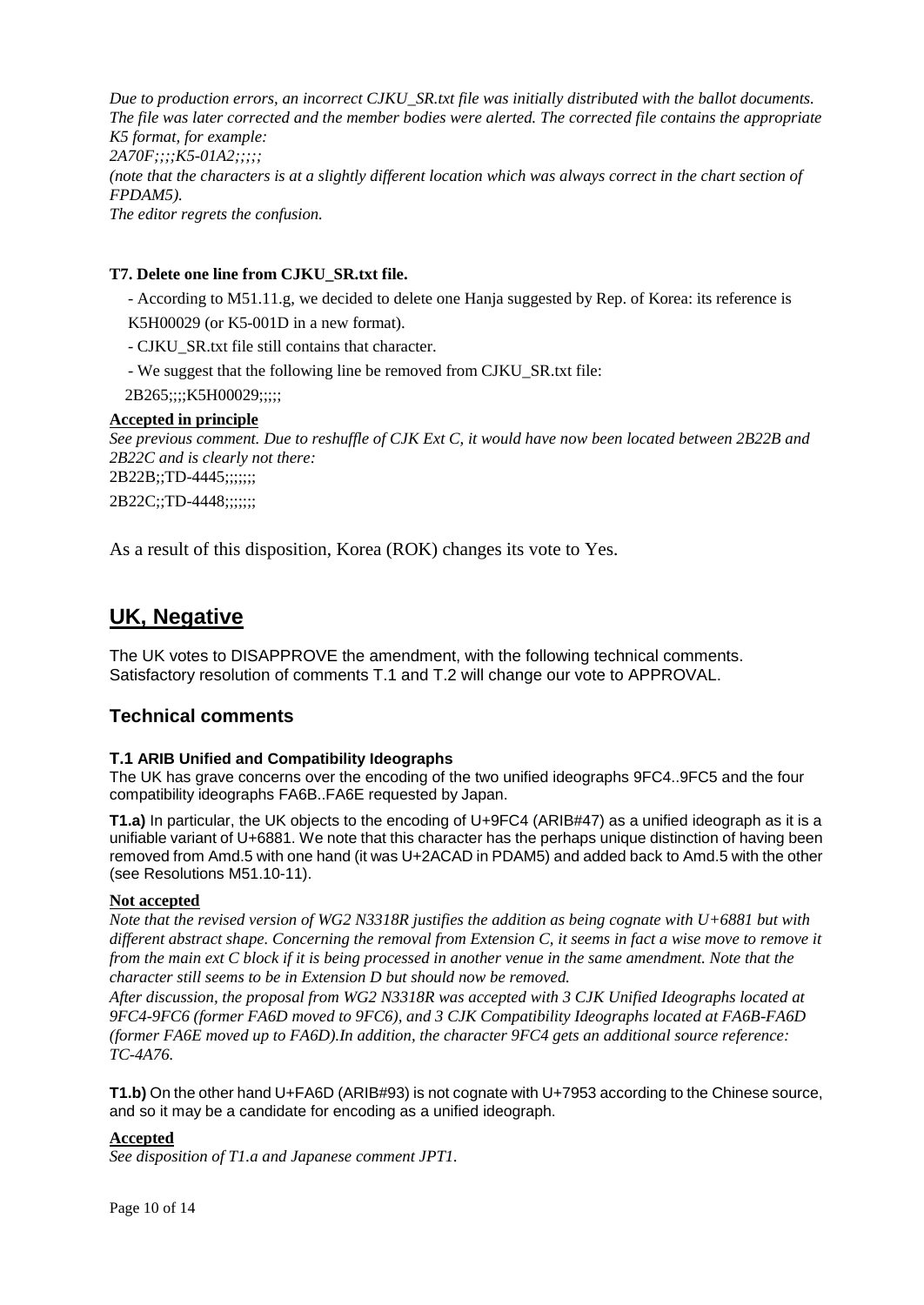**T1.c)** There is also the wider issue of whether any new compatibility ideographs should be accepted for encoding now that the Ideographic Variation Database (IVD) is ready to be incorporated into the standard. We do not believe that it is helpful to have two different mechanisms for encoding unifiable ideographs (either as compatibility ideographs or by means of IVS sequences), as it can only cause confusion amongst users as to which mechanism is the appropriate one to use. With regard to the six ARIB characters, we note that five of them could be represented by means of the Adobe-Japan1 IVS collection <http://www.unicode.org/ivd/data/2007-12-14/ >:

U+FA6B (ARIB#39) = <U+6075 U+E0101> U+FA6C (ARIB#67) = <U+242EE U+E0101> U+FA6D (ARIB#93) = <U+7953 U+E0101> U+FA6E (ARIB#105) = <U+8218 U+E0101> U+9FC4 (ARIB#47) = <U+6881 U+E0101>

We do not believe that new compatibility ideographs should be encoded when they could be represented as IVSes, which have the advantage over compatibility ideographs of not being lost during the process of normalization. However, it is not clear to us whether it would be appropriate to represent these ARIB characters by means of the corresponding Adobe-Japan1 IVSes or whether a new ARIB IVS collection should be defined instead. We hope that the issue of the quality control of the IVD, and the relationship between the IVD and ISO/IEC 10646 will be discussed at WG2 #52.

# **Not accepted**

*Similar comment T.2 from USA. The consensus is that, long term, CJK compatibility Ideographs should not be added anymore for the reasons exposed by both the UK and the US NBs. However clarification should be first brought concerning the use of registered IVS contained in the IVD as a replacement mechanism and described in a new contribution. Because they are already about 1000 CJK Compatibility Ideographs, the addition of 3 similar characters is acceptable as a short term solution, given the relative size.*

**T1.d)** In the light of these concerns, and given that there has not been unanimous agreement on the encoding of these six characters at either WG2 #51 or IRG #29, we request that 9FC4..9FC5 and FA6B..FA6E be removed from Amd.5.

#### **Not accepted**

*In fact the WG2#51 was quasi unanimous in accepting inclusion these characters in the amendment ballot (with all countries present, including UK, in favor with only China abstaining) in its resolution M51.10. Concerning IRG#29, the resolution 29.9 was again accepted quasi-unanimously, with only US abstaining, on accepting these characters and asking Japan to revise its document for submission to WG2 (document WG2 N3318R, also IRG N1347R). The updated document has been now accepted as the basis for the inclusion of these 6 characters. See disposition of comment T1a) for further details.*

#### **T.2 Tai Tham**

**T.2.a)** The UK supports the recommendations given in the Tai Tham Ad-hoc Meeting Report (N3379). **Accepted**

*See also comment T.3 from Ireland and T.8a from USA.*

**T.2.b)** We also request the addition of the two subjoined characters proposed in N3384 to Amd.5. **Accepted**

*See also comment T.4 from Ireland and T.8b from USA.*

As a result of this disposition, despite the partial non acceptance of comment T1, U.K. changes its vote to Yes.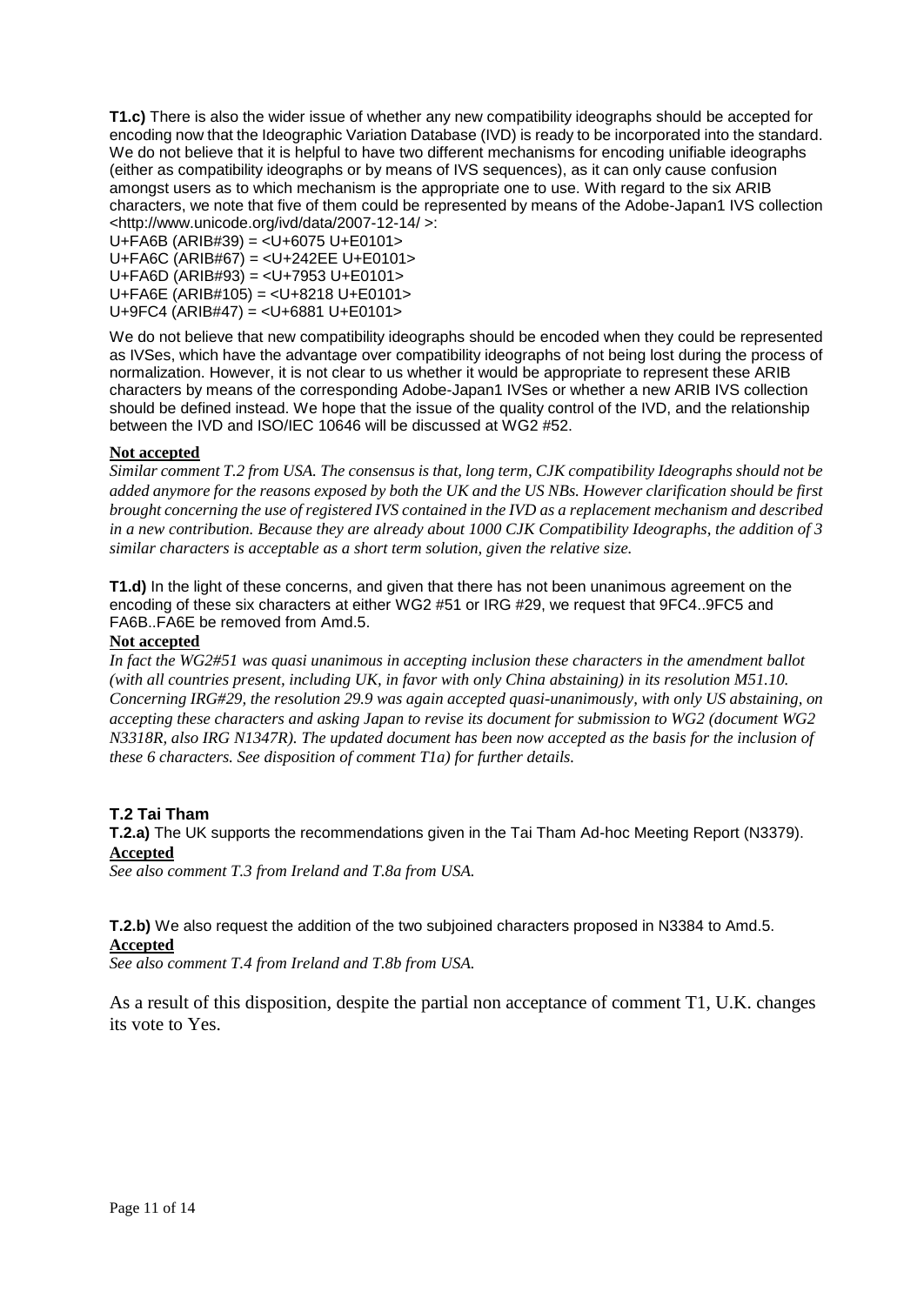# **USA: Negative:**

The US National Body is voting *no* with technical and editorial comments on the following SC2 ballot SC2 N3982 […] Acceptance of technical comments T3-T8 will change our vote to *yes.*

# **Technical Comments:**

# **T.1 U Source reference**

The amendment currently adds the Unicode U source "UTC" with the reference "The Unicode Standard 5.1-2008." We recommend to replace this reference by "Unicode Technical Report #45, U-source Ideographs", as this new technical report provides more details about the origin of those characters.

# **Accepted in principle**

*Pending availability of the technical report*

# **T.2 New collection numbers (page 3)**

The end of the third paragraph of Clause 20.5 and the following note currently read:

Variations sequences composed of a unified ideograph as the base character and one of VARIATION SELECTOR-17 to VARIATION SELECTOR-256 from the Supplementary Special-purpose Plane (SSP) are registered in the Ideographic Variation Database defined by Unicode Technical Standard #37.

NOTE 2 - The Ideographic Variation Database is currently empty. When entries are registered, these variation sequences will be referenced by this standard.

Following the procedure defined by Unicode Technical Standard #37, a new version of the Ideographic Variation Database has been accepted on December 12, 2007. This version is identified as "2007-12-14", and contains 14,651 sequences, covering the repertoire of the Adobe Japan1 repertoire. We suggest to replace NOTE 2 by the following paragraph or similar text:

> This version of the standard incorporates by reference the variation sequences listed in version 2007-12-14 of the Ideographic Variation Database, as described at <http://www.unicode.org/ivd/data/2007-12-14>.

#### **Accepted**

*See disposition of comment T1.c) from UK.*

# **T.3 CJK Compatibility ideographs**

While we entirely agree with the goal of establishing round-tripping between the ARIB character set and ISO/IEC 10646, we believe that there is now a better solution than encoding compability ideographs.

Consider the case of  $\overline{B}$  and  $\overline{B}$  which are distinct in the ARIB character set. In the model of ISO/IEC 10646, those two forms are unified as U+6075. To achieve round-tripping, the two forms must be mapped to different sequences of ISO/IEC 10646 characters.

The usual solution is to encode a compatibility ideograph, U+FA6B in this case, and to establish a canonical decomposition of that compatibility ideograph into the unified form, U+6075 in this case. The purpose of the

decomposition is to account for the unification. Under that solution  $\overline{B}$  is mapped to the sequence <U+6075>,

and  $\overline{\text{B}}$  is mapped to the sequence <U+FA6B>. However, this approach imposes a very severe constraint on implementations, as they can never normalize data; any normalization transforms  $\langle U+FA6B\rangle$  into  $\langle U+6075\rangle$ and prevents round-tripping. Essentially, the canonical decomposition defeats the purpose of the compatibility ideograph.

With the advent of variation sequences, we have a better solution at our disposal. Indeed the variation sequence

 $\leq$ U+6075, U+E0100 $>$  is targeting the form  $\overline{B}$  and the variation sequence  $\leq$ U+6075, U+E0101 $>$  is targeting

the form 惠, so the ARIB characters can be mapped to those sequences and support round-tripping. Unlike the sequences of the usual solution, these variation sequences remain unchanged by normalization. This gives a much greater freedom to implementations.

The Ideographic Variation Database also contains sequences for the other three pairs of ARIB characters which are unified in ISO/IEC 10646.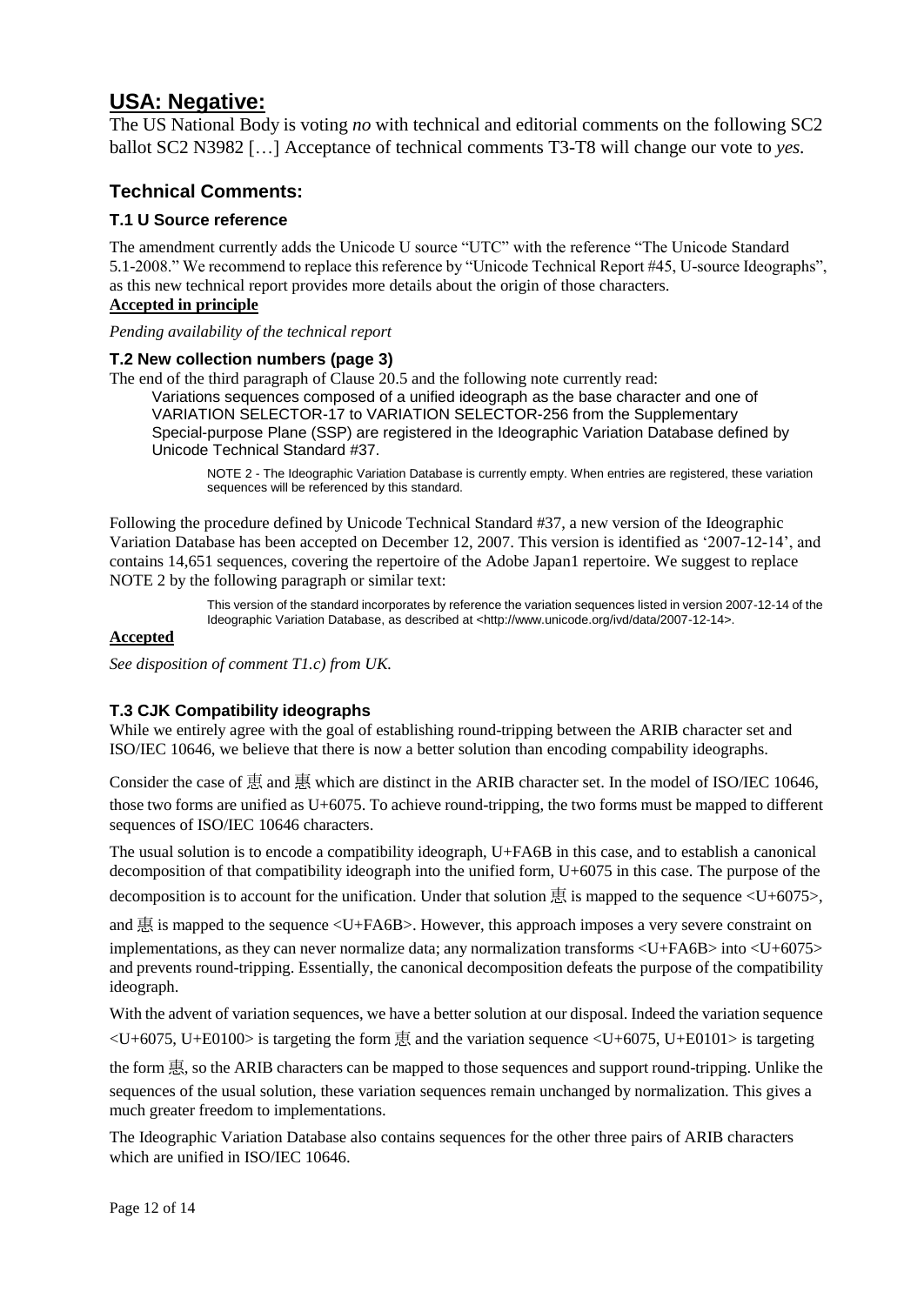In conclusion, we believe that the proposed characters U+FA6B..FA6E fail to effectively achieve the goal of round-tripping the ARIB character set, and that this goal can be achieved today using variation sequences already in the Ideographic Variation Database. We propose to not encode those four characters.

### **Withdrawn**

*See disposition of comment T.1c) from UK.*

### **T4. Conflicting sources**

The editor's note at the bottom of page 2 mentions that there is unresolved conflicting information concerning KangXi source references. We would like these conflicts to be resolved before further progression of the Amendment.

### **Accepted**

*See disposition of comment JPO1 from Japan.*

# **T5. Names of Hangul jamos**

The names of the three characters 11FD, A96E and A973 should have an additional "H" at their end. The correct names are:

11FD HANGUL JONGSEONG KIYEOK-KHIEUKH A96E HANGUL CHOSEONG RIEUL-KHIEUKH A973 HANGUL CHOSEONG PIEUP-KHIEUKH

(Apparently, the original version of the proposal WG2 N3168 had incorrect names, which in turn led to incorrect names in WG2 N3242, which is what was accepted by motion M50.34. As described in WG2 N3257, a revision of WG2 N3168 included the correct names as above.)

# **Accepted**

*See disposition of comments T2 and T5 from Ireland.*

# **T6. Avestan separation point**

The US NB remains opposed to the encoding of yet another middle dot punctuation at position 10B38 (AVESTAN SEPARATION POINT).

#### **Accepted**

*See also disposition of comment T6 from Ireland.*

#### **T7. Archaic Sinhala numerals**

The US NB has received information that indicates that more investigation is needed for the Sinhala archaic digits and numbers (0DE7-0DEF and 0DF5-0DFF). The US NB would like those characters to be moved to a future amendment.

#### **Accepted**

*Also supported by comment T.1 from Ireland and letter from the Sri Lanka Standards Institution.*

# **T8. Tai Tham**

**T8a)** The US NB supports the recommendations of the Tai Tham ad-hoc meeting as documented in WG2 N3379, …

#### **Accepted**

*Also supported by comment T.3 from Ireland and T8a) from UK.*

**T8b)** …as well as the inclusion of the two additional characters requested in WG2 N3384.

**Accepted**

*Also supported by comment T.4 from Ireland and T8b) from UK.*

# **Technical Comments:**

#### **E1. Incorrect U Source header**

On page 5, the header of the additional code chart fragment for the new characters 9FC4 and 9FC5 is "U Unicode". Those characters only have a J source, so the header should be "J". **Accepted**

As a result of this disposition, the U.S. NB changes its vote to Yes.

Page 13 of 14